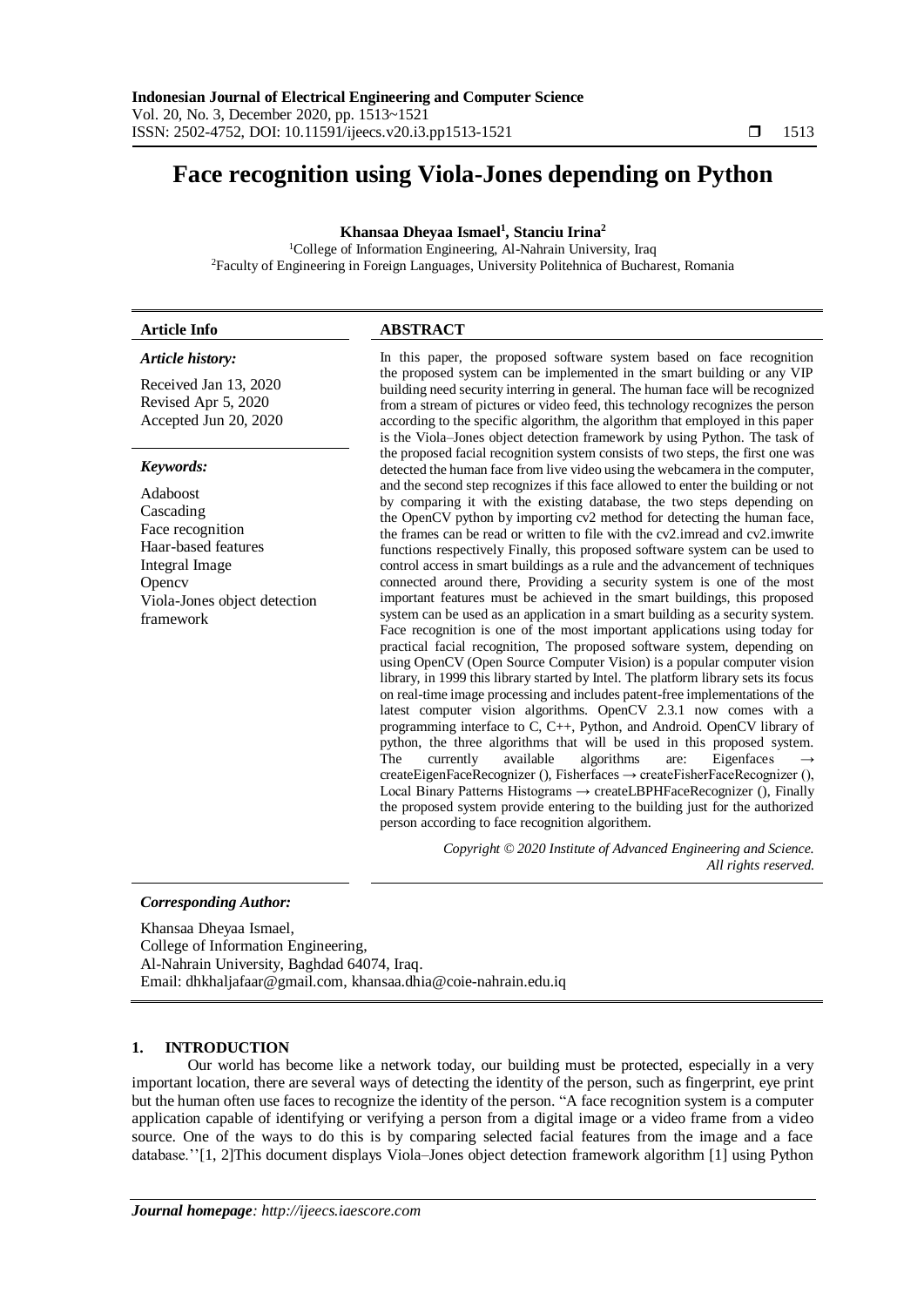to implement face recognition system, detect the object (face), Mach the object (face) with the objects in the database, and then the system decide if this person can enter into the building or not [3, 4]. The proposed software system for face recognition is implemented in two phases: the first phase detects the face from live video depending on the web camera. The proposed software system extracts the human facial features and classifies these features using Integral Image, Adaboost, Cascading, classifier. In the second-phase the system will compare the captured face from live video with a database of human face building by using OpenCV library in python [5]. Human face identity is more accurate in comparison with the existing methods. The proposed software system uses Bio ID-face-database because the human face can be used as a standard image database for the purpose of face identification and detection [6].

# **2. RELATED WORK**

T.Deshpande and S.Ravishankar [7], their proposed methodology depends on to detect and identify the human face in the given image, using Viola–Jones object detection framework and Linear Discriminative Analysis and Artificial Neural Network to detect and identify the human face in a clustered image. Several recent studies [8], carried out the new study about the parts of the human face information analyzer, by dealing with the face as a promising model they depending on locating the facial features in images for detecting faces. They build from complex background images a fully automated human facial measurement system. Their work detects facial features such as nose, eye, and mouth is an important step for analyzing human face tasks. Their study presents a simple model approach depends on Viola–Jones object detection framework algorithm concerted with symmetric information and geometry of the face parts of the image. Several recent studies [9], carried out a new proposes which improve the approach for face detection by using Open CV, Viola–Jones algorithm based on coding eyes which removes the falsely detected faces. The Haar training module in Open CV is an implementation of the Viola–Jones framework, the input represents a training group of positive and negative images, the algorithm work to generate strong features in the format of an XML file for detecting the wanted face and eyes in a given image, to speed up Haar-like features calculation for each image the integral image is used to collect the weak classifiers and produce a strong classifier dataset and the Adaboost algorithm is implemented. By using a classifier cascade process, the speed and accuracy of the face detection system are increased. Singh1, Kaur2 [10], they carried out that human face detection is the process of detecting region of the face from a picture of one or multiple persons together. That depends on the viola-Jones algorithm to detect and process the face. The correlation model is the use of recognition face in the proposed model. The face recognition process can detect the person among the database of faces without knowing any other details about the person-specific.

# **3. METHODOLOGY**

The proposed system presents an efficient algorithm for detecting and recognizing a human face from live video by applying the Viola–Jones algorithm [3, 11] depending on python. The flow chart for the proposed software system is as shown in Figure 1.

# **3.1. Inputs and outputs**

The first step will get video inputs and frames in the right formats; the video feed must be transferred from the camera into the frame using the statement ( camera = VideoCamera()) by taking 20 pictures for every face detection by using the function (cv2.namedWindow) to create a window that can be used as a placeholder for images and track bars.

#### **3.2. Detecting faces from a live video feed**

This step would involve using the Viola–Jones object detection framework used to provide competitive object detection rates in real-time proposed in 2001 by Paul Viola and Michael Jones [12]. To detect and capture faces from a live video feed as shown in Figure 2.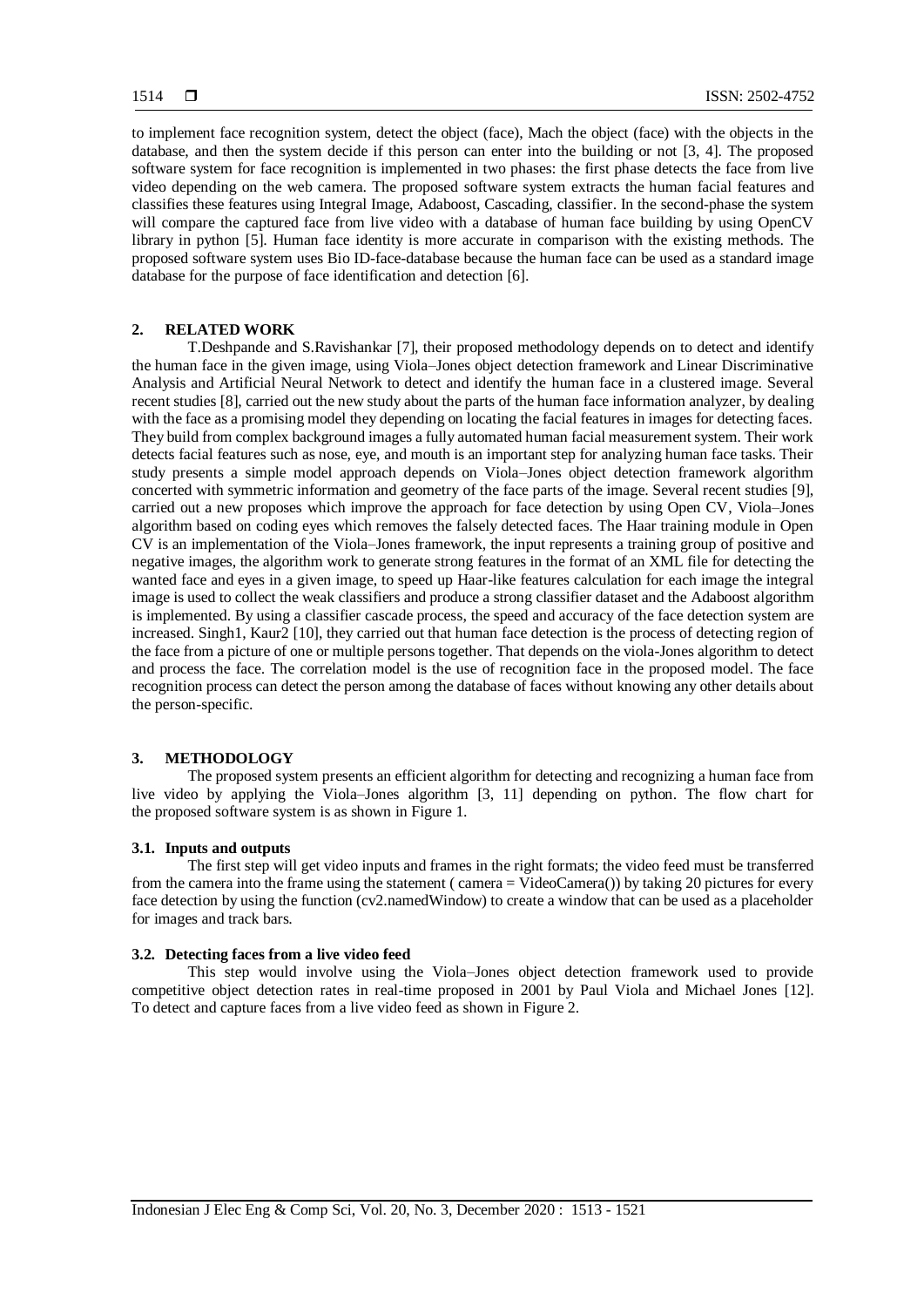

Figure 1. Face detection methodology



This implementation phase will be achieved in the processes enumerated in Figure 2:

Figure 2. Detecting face from a live video feed

*Face recognition using Viola-Jones depending on Python... (Khansaa Dheyaa Ismael)*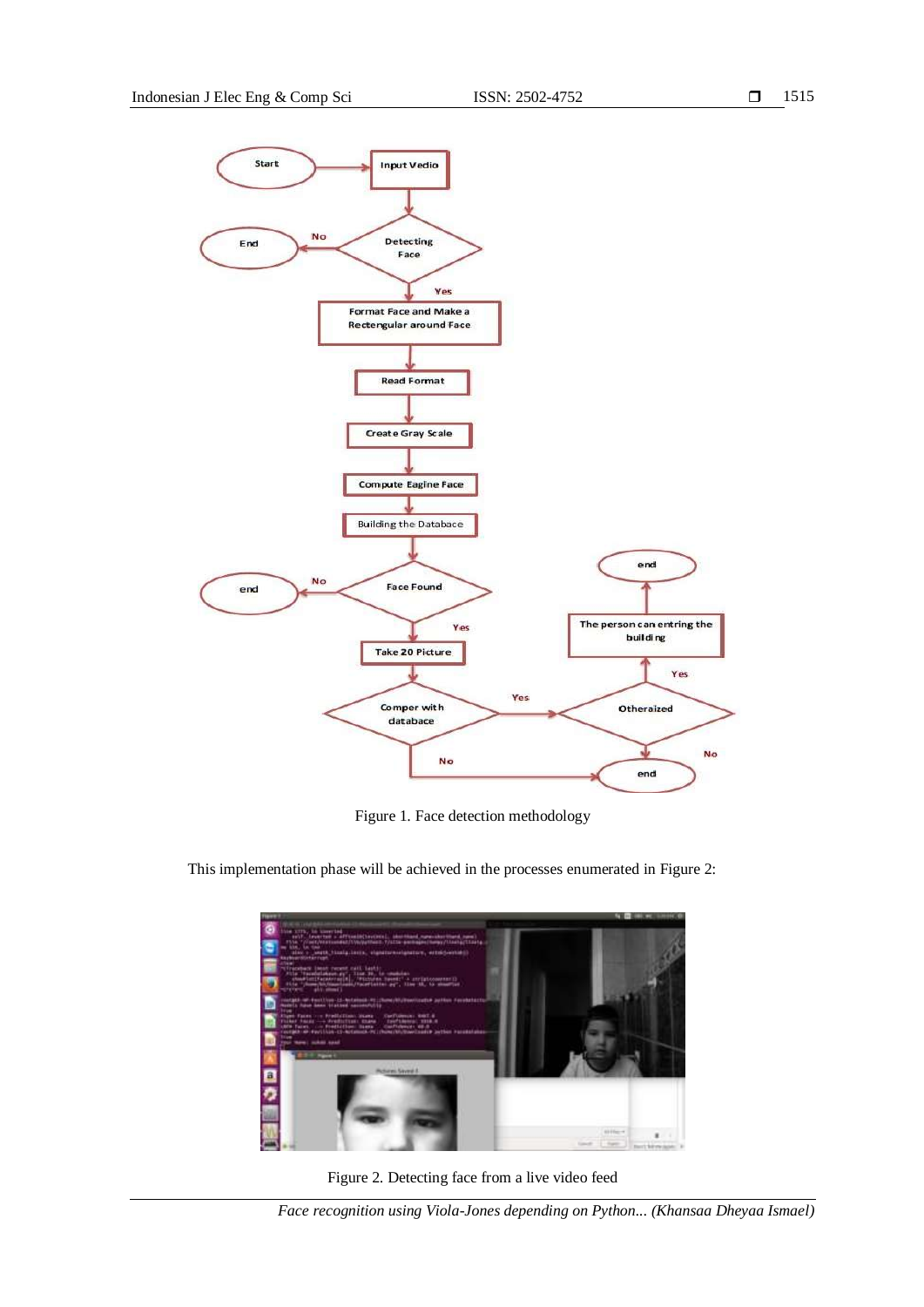## **3.3. Normalizing images**

To get the most out of the images detected, we need to perform some operations to normalize the images from the videos [13]. First, a rectangle cuts around the face to get the most of the face while reducing background noise as shown below. The picture is converted to grayscale with the complete grayscale spectrum, [0-255], used to normalize the image attributes in terms of color, size, and intensity, the intensity is also enhanced. Finally, our pictures are taken to a particular size.

#### **3.4. Building the database**

This would involve storing images from different persons in a database. In which each image will take a name ''as a label'' to recognize the authentication persons.

#### **3.4.1. Imports**

*OpenCV* is a library in python [14] which is an open-source vision and machine learning software. The library includes a comprehensive set of robust algorithms. For this scenario, some algorithms we'll consider include detecting faces, recognizing faces, and finding similar images from an image database. It has support for many programming languages and can run on many operating system platforms. The other libraries will be employed in the proposed software system to gate a suitable development such as *Numpy*, *matplotlib*, *math*, *IPython* [15], and some other custom classes and functions useful for the program.

#### **3.4.2. Video inputs and frames**

The built-in camera in a normal computer system will be used to stream videos to the proposed system. The web camera is instantiated by calling the *VideoCapture ()* method. The quality of the video depends on the resolution (in megapixels) of the camera we are using. The video feed is displayed in an external window. To get pictures, the video is split into frames; the consecutive presentation of frames constitutes the video. Each frame in which the video is split into is a numpy array and can plot using the *matplotlib* library [16]. *OpenCV*, by default, deals with videos and pictures in BGR format [17]. For consistency, we convert the videos and pictures to RGB. The Table 1. Shows that by using cv2.imread() to read the image (load from live video) in the file type .jpg, or .png, all the image file will be in RGB (red, green, blow) all the image file will read as numpy array form depending on *OpenCV library,* in this steep every image must be in the order of colors is BGR (blue, green, red), because the images reading by using *OpenCV library,* on the other hand by using cv2.imwrite() to write (save) the image in different types of files, all the image file will save in the RGB (red, green, blow).

Table 1. OpenCV read and write

| Image File         | $\rightarrow$            | OpenCV      | $\overline{\phantom{0}}$ | Image File    |
|--------------------|--------------------------|-------------|--------------------------|---------------|
| .jpg<br>.png, etc. | $cv2.$ imread $()$       | numpy array | $cv2.$ <i>imwrite()</i>  | .jpg .png etc |
| RGB                | $\overline{\phantom{0}}$ | BGR         |                          | RGB           |

#### **3.4.3. Reading and writing images**

The proposed system can read or write the frames to file with the *cv2.imread* and *cv2.imwrite* functions respectively [18], These values below indicate the modes in which the proposed system can read the images.

- $\rightarrow$  1 = cv2.IMREAD\_COLOR
- $\rightarrow$  0 = cv2.IMREAD GRAYSCALE

 $\rightarrow$  -1 = cv2.IMREAD\_UNCHANGED

Images can also be written in different formats as desired.

#### **3.4.4. Detecting faces**

We can implement the detecting face using the following algorithms.

Haar-based features

In Figure (3) the features of each object to give a high output when the regions are similar.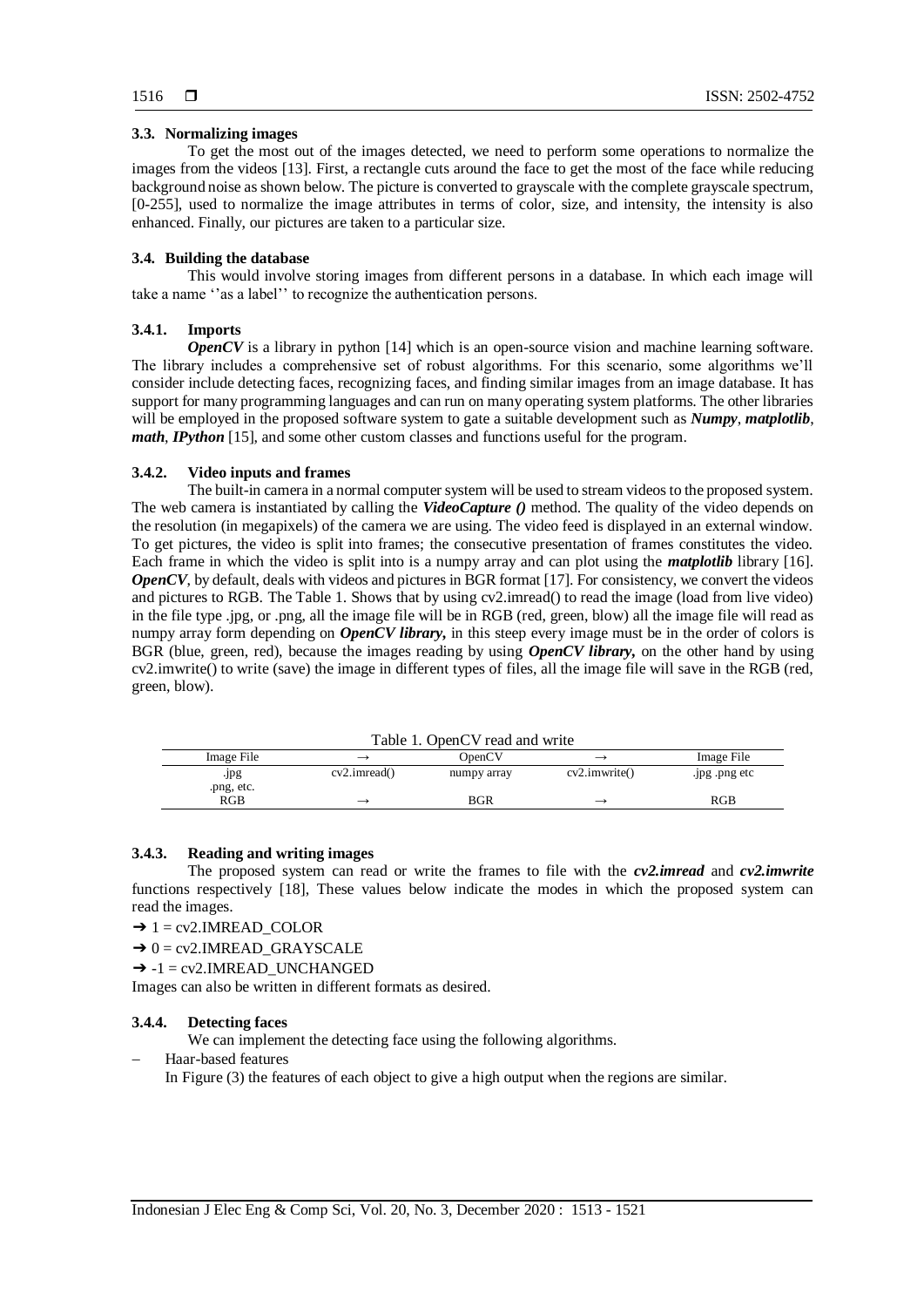

Figure 3. Edge features, line features, center surround features [19]

The output generated is given by the formula: Output =  $\Sigma$  (pixels in the black area) -  $\Sigma$  (pixels in white area) Problems arise though, because the numbers of computations that need to be carried out are very high. For instance, a 24 by 24" could give over 160,000 features and the sum of pixel intensities needs to be calculated each time any of these features are applied [6, 20].

### Integral image

This algorithm tends to solve the problem described above - reducing the number of calculations being carried out. For instance, if we have to find the integral image, S, of a square in the image below, the formula is given by:

 $S = \sum D + \sum A - \sum B - \sum C$ 

As shown in figure (4) where S has four limits C, A, B, D the idea is to convert each pixel intensity by the sum of all pixel intensities to the left and above it prior to applying the Haar features. This reduces our computation to just 4 numbers for each square **Error! Reference source not found.**.

In Figure 5 the idea is to convert each pixel intensity by the sum of all pixel intensities to the left and above it prior to applying the Haar features. This reduces our computation to just 4 numbers for each square.



Figure 4. Finding the integral image [19]

|                   | 5 2 3 4 1 |            |  | 5 7 10 14 15   |  |
|-------------------|-----------|------------|--|----------------|--|
|                   | 5 4 2 3   |            |  | 6 13 20 26 30  |  |
| $2 \mid 2 \mid 1$ |           | $3 \mid 4$ |  | 8 17 25 34 42  |  |
|                   | 3 5 6 4 5 |            |  | 11 25 39 52 65 |  |
|                   | 4 1 3 2 6 |            |  | 15 30 47 62 81 |  |

Figure 5. Integral image algorithms [21]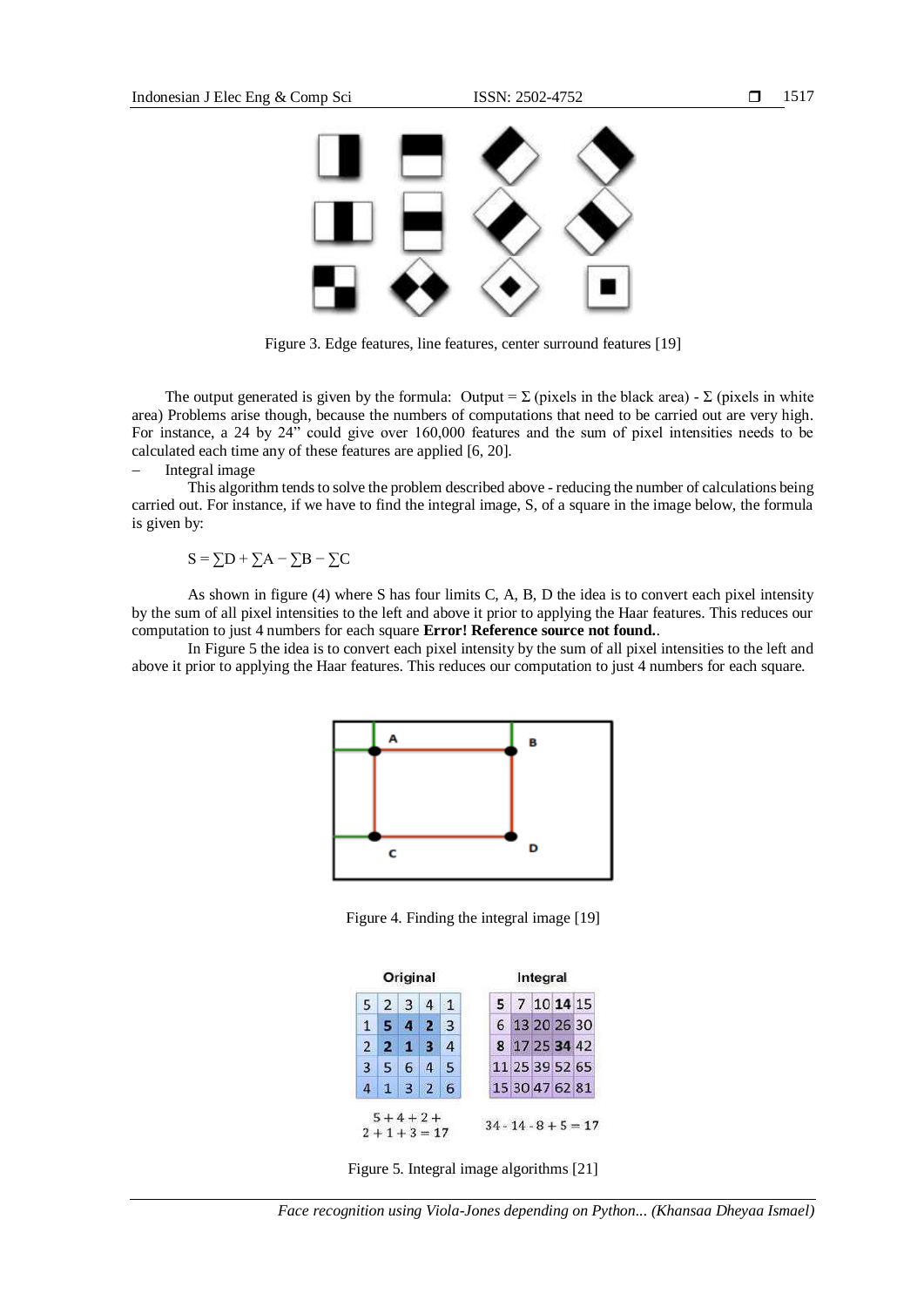#### Adaboost

Even after getting the integral image, the features are still quite a lot. Adaboost solves this problem by reducing the number of features. This is achieved by the formula:

 $F(x) = \alpha 1f 1(x) + \alpha 2f 2(x) + \alpha 3f 3(x) ... + \alpha nf n(x)$ 

Weak classifiers: f n(x), Strong classifier: F(x), and the bigger the weight  $\alpha$  the more relevant the feature is. If the total amount of features, for instance, were 160000+, after Adaboost, the features can reduce to 6000.

Cascading

In Figure 6 finally, cascading separate features in different classifiers and discard features that are not of interest if really sure. The proposed methodology will decide if the captured image represents a human face or not.



Figure 6. Cascading

There is a list of pre-trained models available for the detection of faces. For this proposed methodology, we'll be employing the *haarcascade\_frontalface\_alt* model. The Picture with 70% of the face and the rectangle to cut around the human face detected.

#### **3.4.5. Normalizing images**

To get the most out of the images detected, some operations must be performed to normalize the images from the videos [22]. First, a rectangle cuts around the face to get the most of the face while reducing background noise as shown in Figure 7. The picture is converted to grayscale with the complete grayscale spectrum, [0-255], used to normalize the intensity, the intensity is also enhanced, finally, the capture pictures are taken to a particular size.

#### **3.4.6. Building the database**

After detecting and normalizing the images, the images are saved in a directory. To build the database and to aid learning of the models, the proposed application takes 20 pictures for each person, which is stored in JPG format [23].

#### **3.5. Recognizing faces from a live video feed**

The final phase would detect faces from a live feed and comparing them to the images stored in the database to get a match. When our database of images is set, the proposed system train models to recognize images from a live feed [24]. To accomplish that, recognition models will be employed. For this proposed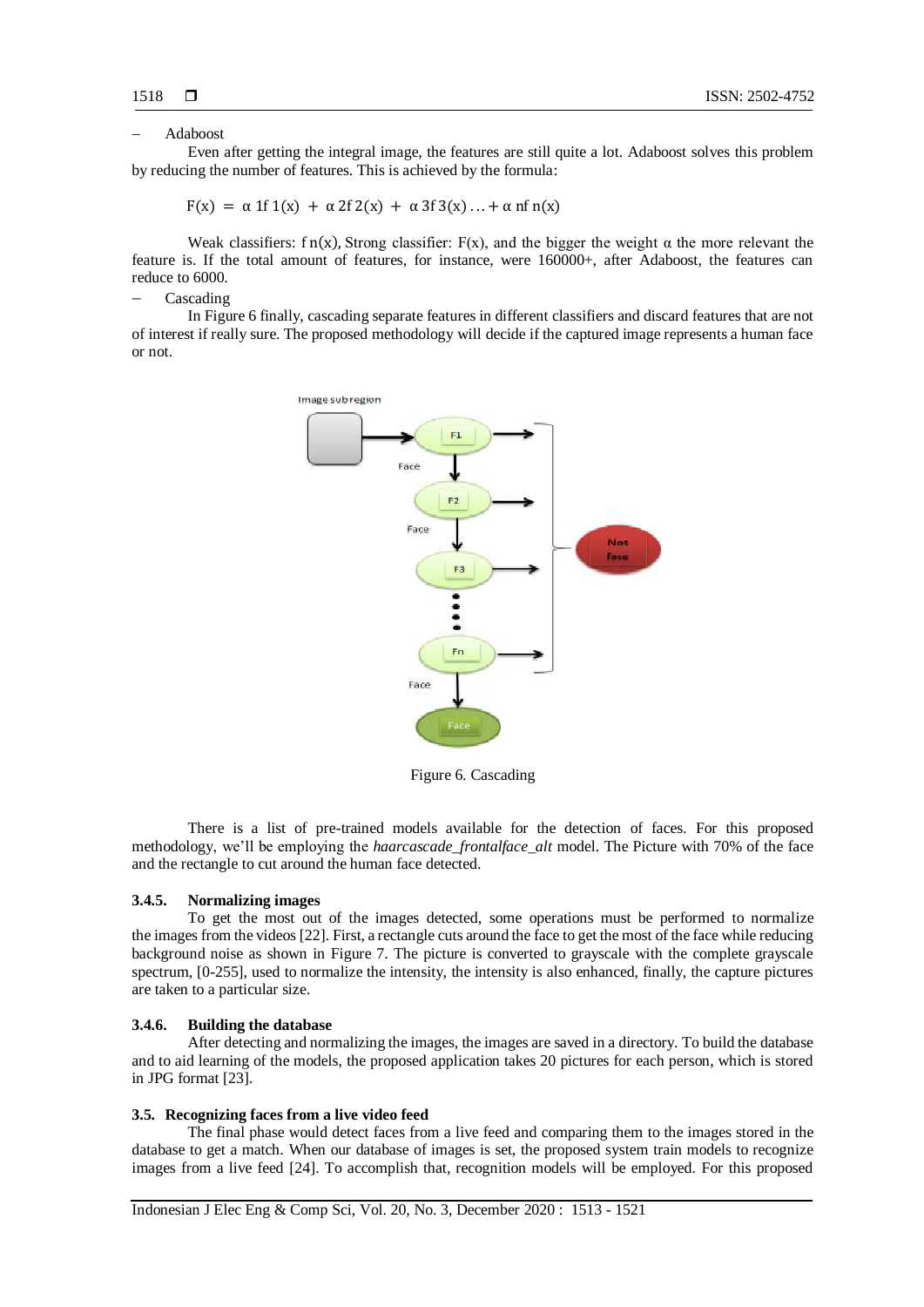system, the following recognition models employed - Eigen Faces, Fisher Faces, and LBPH Faces. They are instantiated by calling the functions in the *OpenCV* library [25]. The models are trained by accessing the pictures that have been stored in the database created. A *Numpy* array of images is built by the trainer and a list of labels corresponding to the saved images is also built [14]. To make a prediction using *OpenCV* 3.1.0, the model recognizes a picture by making a prediction and attaching the corresponding label to it. The prediction is made by getting the confidence value. The functions are described below.

| Collector                           | $=$ | cv2.face. | <b>MinDistancePredictCollector</b> |            |
|-------------------------------------|-----|-----------|------------------------------------|------------|
| Recognizer.                         |     | Predict   | (image,                            | collector) |
| Confidence                          | $=$ |           | collector.getDist                  |            |
| $Prediction = collector.getLabel()$ |     |           |                                    |            |

The result will present in three different numbers along with the name of the person. Each number corresponds to a function (**Eigen Faces, Fisher Faces and, LBPH Faces**)



Figure 7. Detecting Faces from live video

# **4. RESULTS AND ANALYSIS**

The results of the proposed system can be present in two-phase, the first phase will be recognizing and detecting a face from live video, and the second phase will be matching the human face with the database depending on the calculation of three functions that explain in the methodology (**Eigen Faces, Fisher Faces and, LBPH Faces**)

# **4.1. Recognizing and detecting a face from live video**

The proposed methodology can recognize the human face and matching it with the stored database even when the person with classes, and bring the time stamp for the person even the processing for the image 64%, show in Figure 8.



Figure 8. Recognize the human face with a class

*Face recognition using Viola-Jones depending on Python... (Khansaa Dheyaa Ismael)*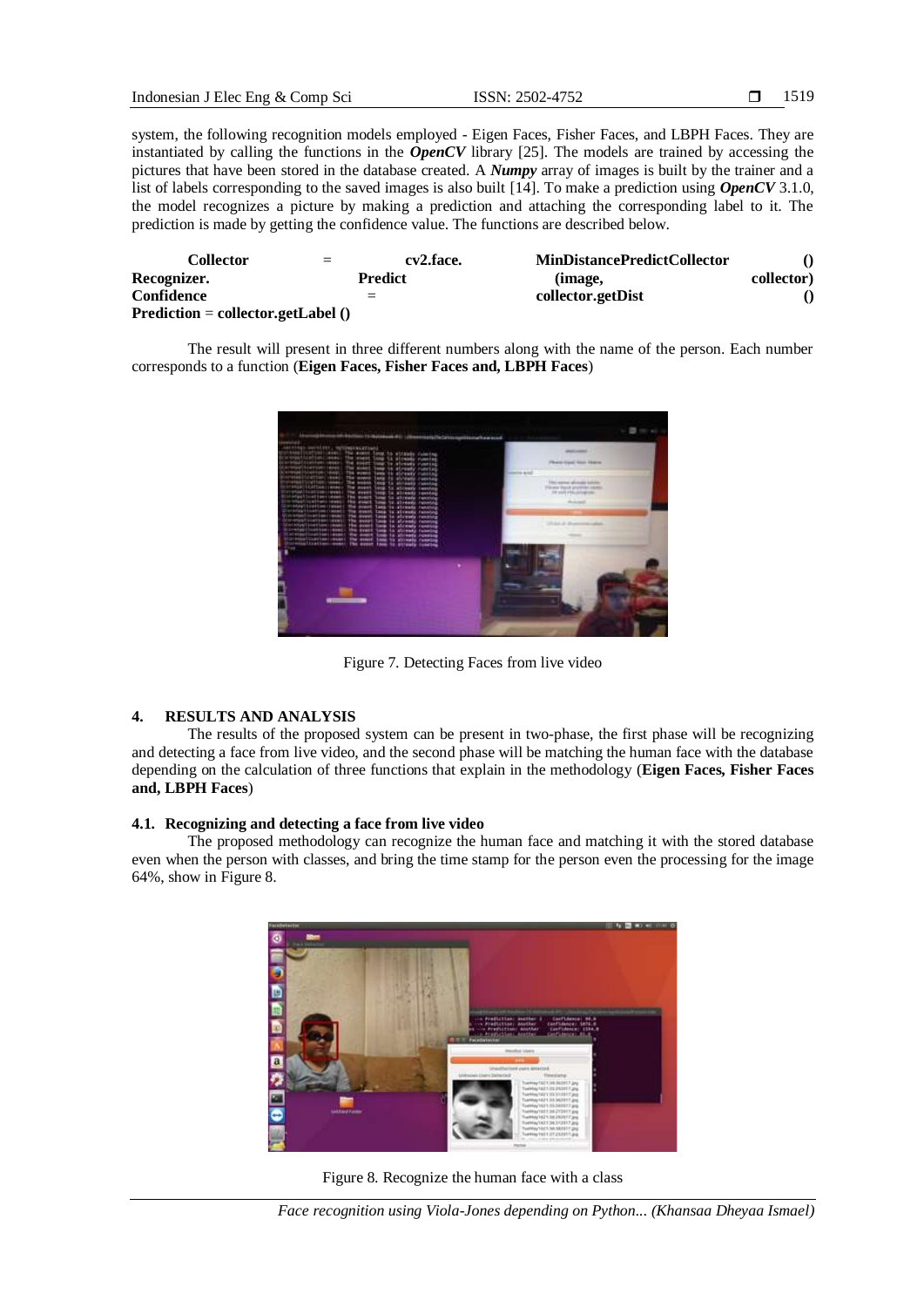#### **4.2. Matching the human face with the database**

The proposed methodology can recognize the face and matching it with the stored database even when the person takes a different way and different views, and bring the time stamp for the person. When the proposed system reaches to the 64% from the processing method for the new a human face that captured from the live video will bring the name of the person and the time stamp from the database if the person was interred in a previous time, if not the proposed system will make a new folder for the new person, the process is schown in Figure 9.



Figure 9. Macthicng the human face with the database

#### **5. CONCLUSION**

The proposed system has presented a type of biometric system, depending on a face recognition, which can employ in the smart building environment. The proposed software system found that the face recognition technology is the suitable prevent method in public institutions, due to the possibility of employing it in several implementations such as access control, surveillance, security system, etc., the proposed system is suitable because it is a very low consuming way of detecting and recognition face, especially our proposed system doesn't require external devices, to implement the system must have a computer with memory (RAM) at least 8 GB to ensure the fast process to the live video feed from the webcamera, if the memory (RAM) less than 8 GB the process of the system will be very slow and sometimes cannot get a good result. For future work, this proposed software system will be an application by making multi interfacing using python.

#### **REFERENCES**

- [1] P. Viola and M. Jones. "Rapid object detection using a boosted cascade of simple features." *Proceedings of the 2001 IEEE Computer Society Conference on Computer Vision and Pattern Recognition. CVPR 2001, Kauai, HI, USA,* vol. 1, no. 511–518, p. 3, 2001.
- [2] K. Delac and M. Grgic, *Face recognition*. 2007.
- [3] M. Castrillón, O. Déniz, D. Hernández, and J. Lorenzo. "A comparison of face and facial feature detectors based on the Viola–Jones general object detection framework." *Mach. Vis. Appl.*, vol. 22, no. 3, pp. 481–494, 2011.
- [4] T. S. Arulananth, M. Baskar, and R. Sateesh. "Human face detection and recognition using contour generation and matching algorithm." *Indonesian Journal of Electrical Engineering and Computer Science*, vol. 16, no. 2, pp. 709–714, 2019.
- [5] G. Bradski and A. Kaehler, *Learning OpenCV: Computer vision with the OpenCV library*. "O'Reilly Media, Inc." 2008.
- [6] R. W. Frischholz and U. Dieckmann. "BiolD: a multimodal biometric identification system." *Computer (Long. Beach. Calif)*, vol. 33, no. 2, pp. 64–68, 2000.
- [7] N. T. Deshpande and S. Ravishankar. "Face Detection and Recognition using Viola-Jones algorithm and Fusion of PCA and ANN." *Adv. Comput. Sci. Technol.*, vol. 10, no. 5, pp. 1173–1189, 2017.
- [8] A. Gupta and R. Tiwari. "Face detection using modified Viola jones algorithm." *Int. J. Recent Res. Math. Comput. Sci. Inf. Technol.*, vol. 1, no. 2, pp. 59–66, 2015.
- [9] A. M. A. Hossen, R. A. A. Ogla, and M. M. Ali. "Face Detection by Using OpenCV's Viola-Jones Algorithm based on coding eyes." *Iraqi J. Sci.*, vol. 58, no. 2A, pp. 735–745, 2017.
- [10] R. Singh and M. Kaur. "Face Recognition and Detection using Viola-Jones and Cross Correlation Method." International Journal of Science and Research (IJSR), vol. 4, no. 1, pp. 2498- 2501, January 2015.
- [11] R. I. Bendjillali, M. Beladgham, K. Merit, and A. Taleb-Ahmed. "Illumination-robust face recognition based on deep convolutional neural networks architectures." *Indonesian Journal of Electrical Engineering and Computer Science*, vol. 18, no. 2, pp. 1015–1027, 2020.